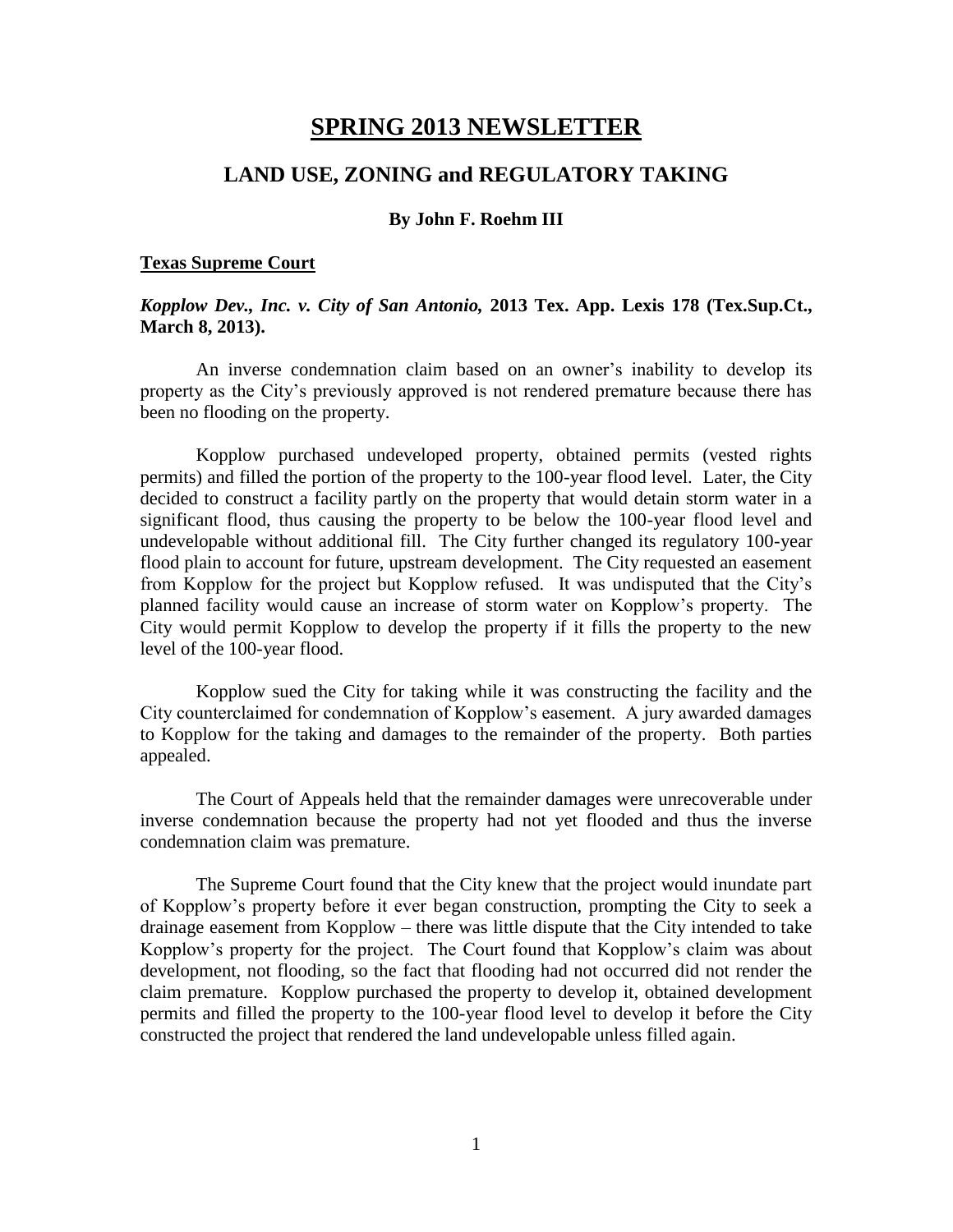The Supreme Court found that Kopplow could no longer develop the property as previously proved and a lack of ripeness does not bar Kopplow's inverse condemnation claim. The damage award to the remainder is recoverable under Kopplow's inverse condemnation claim. The Supreme Court reversed and remanded the case back to the Court of Appeals.

#### **Texas Court of Appeals**

## *Odutayo v. City of Houston,* **2013 Tex. App. Lexis 4734 (Tex.App. – Houston [1st Dist.], April 16, 2013)**

Claims for "impaired access" or "denial of access" are compensable only when the access is materially and substantial impaired.

Plaintiffs purchased undeveloped property and submitted plans for a car dealership. The property was adjacent to Almeda Road which had drainage ditches. Plaintiffs began filling their property and extended a pre-existing driveway along the drainage ditch by about six feet. Plaintiffs received citations from the City. The City removed the portion of the driveway along the drainage ditch. Plaintiffs filed suit against the City for inverse condemnation. The City filed a plea to the jurisdiction and motion for summary judgment and Plaintiffs asserted that they pled a viable denial of access taking claim and that the destruction of the driveway constitutes a physical taking. The trial court granted the City's plea to the jurisdiction and Plaintiffs appealed.

The Court of Appeals held that for a physical taking, a direct invasion of property is not required. "Property" as it applies to takings law, does not only mean the real estate, but every right which accompanies its ownership. One of these rights is the right to an easement for a right of access to public roads. Such claims in an inverse condemnation action are known as "impaired access" or "denial of access" claims. Access is compensable only when access is materially and substantially impaired. Whether the access has been materially and substantially impaired is determined as a matter of law. Impaired access is analyzed in light of the actual or intended uses of remainder property as reflected by existing uses and improvements and applicable zoning. Impairment cannot be established by speculative or hypothetical uses of the property.

The Court found that the portion of the driveway which was removed by the City was along the State's drainage ditch and thus, no physical land had been taken from the Plaintiffs. The easement right of access to public roads still exists at all points along the property boundary with Almeda Road. The only possible grounds for a taking, then, is for diminished access to the property by the act of removing the unpermitted driveway from the time of removal to the time Plaintiffs obtained necessary permits to rebuild the driveway.

The Court found that the Plaintiffs' use of the property, to develop a car dealership, was not impaired by the destruction of the entrance to the driveway since they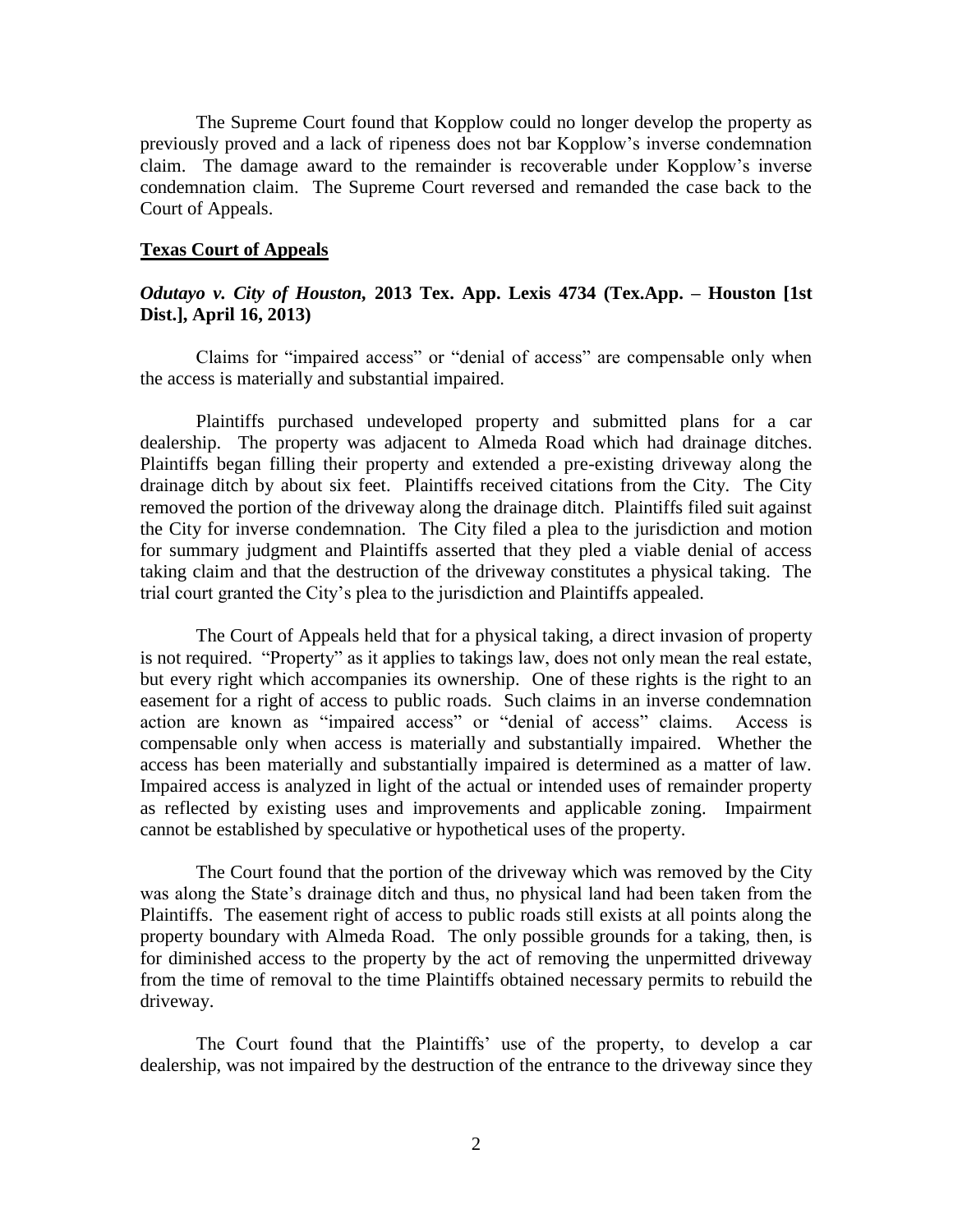were not able to begin construction at that time because they had not completed the process for obtaining permits. Since the Plaintiffs had allowed the subsequently approved permits to rebuild the driveway access to expire, and they acknowledged that nothing could be done with the property until all permits necessary to begin construction had been received, the evidence established as a matter of law that the impairment to their right of access was not material and substantial. The Court affirmed the trial court decision.

## *Town of Bartonville Planning & Zoning Board of Adjustments v. Bartonville Water Supply Corporation,* **2013 Tex. App. Lexis 3767 (Tex.App. – San Antonio, March 27, 2013).**

A district court review of a Board of Adjustment order in a petition for writ of certiorari is limited to the legality of the order.

The Water Supply Corporation began construction of a water tower without a permit. The Town sent a letter requesting them to cease construction. The Water Supply Corporation filed a suit for declaratory relief and filed an application for a permit. The Town's Official denied the permit application and this decision was appealed to the Board of Adjustments. The Board upheld the Official's decision and the Water Supply Corporation filed a petition for certiorari arguing the order is illegal because the ordinance does not apply to the Water Supply Corporation and the Board failed to apply the law properly. The trial court found that restrictions in the Town's zoning ordinance were unenforceable against the Water Supply Corporation, reversed the Board's decision, and issued a building permit for the construction of the water tower.

The Board appealed arguing that the trial court exceeded its subject matter jurisdiction by determining that the Texas Water Code trumped the ordinance and the Water Supply Corporation was not subject to the ordinance. The Board further argued that a decision by the Board is subject to limited review by the district court. The Board only has authority to enforce the ordinance and has no authority to make such a determination.

The Court of Appeals held that to establish that an order is illegal, the party attacking the order must present a very clear showing of abuse of discretion. A zoning board abuses its discretion if it acts without reference to any guiding rules or principles or clearly fails to analyze or apply the law correctly. The Board of Adjustment derives its power from both the statute and the city ordinances establishing it and defining its local functions and powers. The Court found that if the Board had determined that the Water Supply Corporation was not subject to the ordinances; its determination would have been "null and void" as it would have been exceeding its authority. Since it is not within the Board's jurisdiction to make such a determination, it was also not within the trial court's jurisdiction in this limited petition for writ of certiorari review.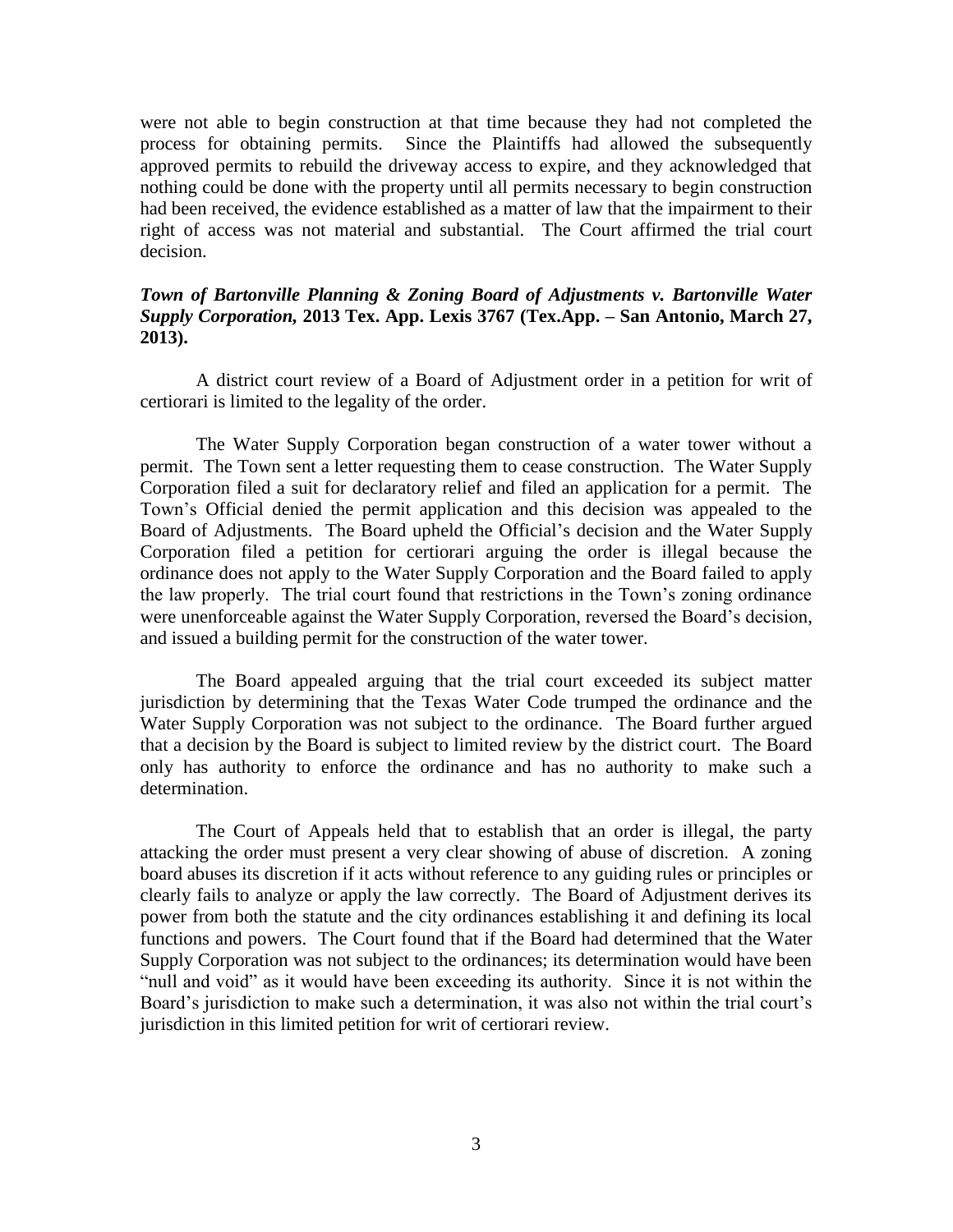The Court further found that a district court sits only as a court of review and the only question that may be raised by a petition for certiorari is the legality of the Board's order. The Town's Official and its Board do not have the authority to determine whether the Texas Water Code "trumps" the Town's ordinance and thus, whether the Water Supply Corporation is subject to the ordinance period. The Town's Official and the Board have only been given authority to ensure the ordinances are followed. The Court reversed and remanded the case.

## *Harris County Flood Control Dist. v. Kerr, 2013 Tex. App. Lexis 2772 (Tex.App.- Houston [1st Dist.], March 7, 2013).*

Property owners filed suit asserting claims for inverse condemnation and nuisance against the Flood District and Harris County for the flooding of their properties. The Flood District and the County filed a combined plea to the jurisdiction and motion for summary judgment on the grounds of sovereign immunity. Property owners asserted that the flooding was caused by unmitigated upstream development, coupled with the Flood District's flood-control measures. The trial court denied the combined plea declaring it had to under the "law of the case" doctrine. Defendants appealed.

Under the doctrine of the "law of the case," a question of law decided on appeal to a court of last resort governs the case throughout its subsequent stages. The Court of Appeals found that the prior court decisions relied upon by the trial court were not binding under the "law of the case" doctrine because the case involved different parties and different facts and one of the opinions had been withdrawn and superseded by another opinion.

Although the Court found that the trial court was mistaken in its belief that it was compelled to deny the combined plea based on the "law of the case" doctrine, the Court found that the property owners presented evidence sufficient to raise a fact issue with respect to the elements of a takings claim-intent, public use and causation. The property owners presented numerous studies and report that demonstrate that the Defendants knew that their approval of upstream development without sufficient mitigation was substantially certain to result in the flooding of the property owners' properties and presented evidence which eliminated other possible causes of the flooding. The trial court did not err in denying the plea to the jurisdiction and its decision is affirmed.

## *Foster v. City of El Paso,* **2013 Tex. App. Lexis 1657 (Tex.App. – El Paso, February 20, 2013).**

The City, relying upon judicial decisions and municipal studies, adopted a new sexually-oriented business ordinance. Foster filed suit asserting the ordinance violated numerous sections of the Texas Constitution, *i.e.* free speech and expression, equal protection, and adequate procedural safeguards. The City moved for summary judgment